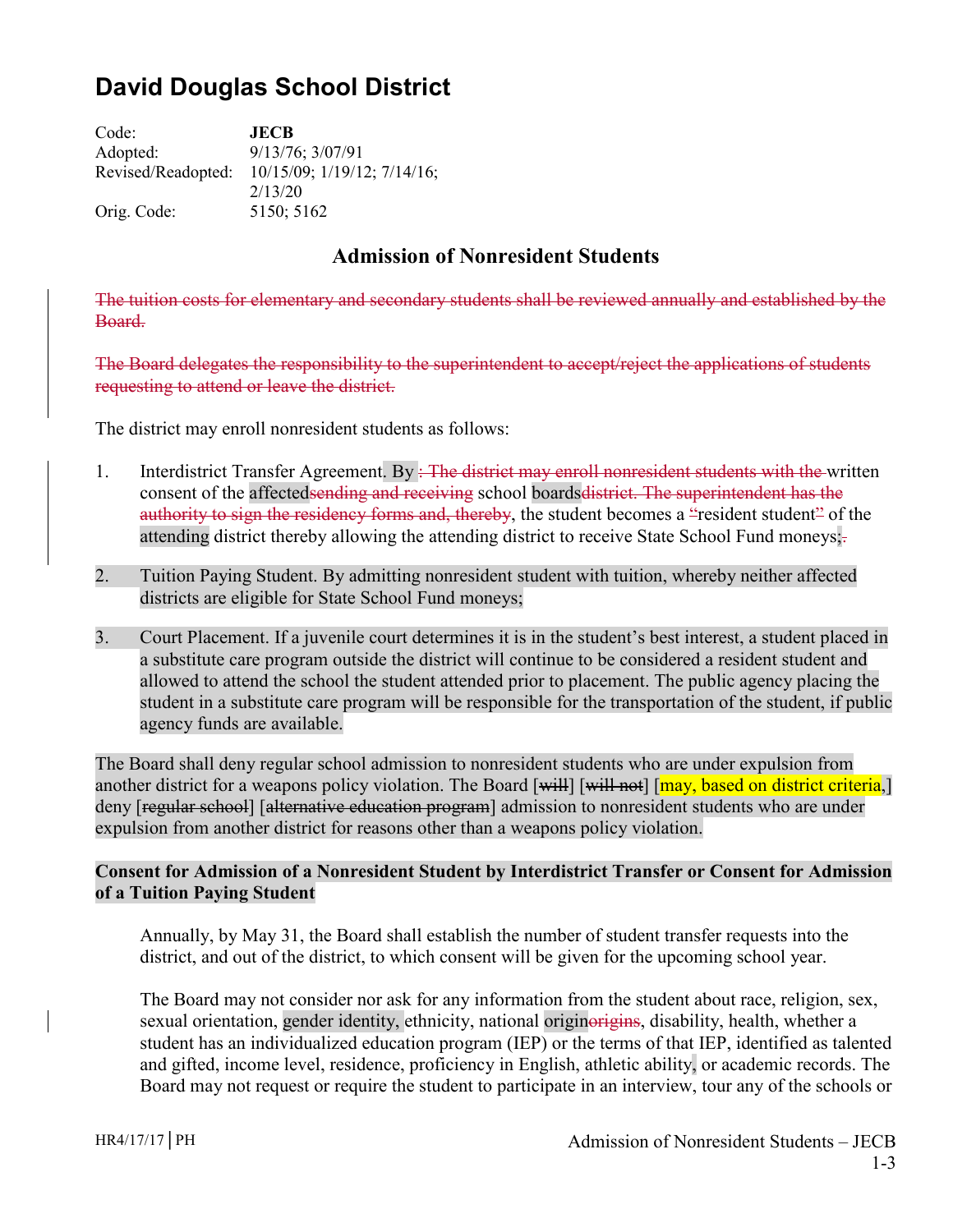facilities, or otherwise meet with any representatives of the school or district prior to the district deciding whether to give consent.

The Board may only ask for the student's name, contact information, date of birth, grade level, whether the student may be given priority on consent for admission (see the following paragraph for priorities), information about which schools the student prefers to attend, and whether the student is currently expelled.

If the number of students seeking consent exceeds the number of spaces, the Board will use an equitable lottery selection process. The process may give priority to students who have siblings currently enrolled in the district; to students who previously received consent for admission and because of a change in legal residence; or to students who attended a public charter school located in the same district in which the student seeks to attend, for three consecutive years, completed the highest grade offered by the public charter school, and did not enroll and attend school in another district following completion of that highest grade in the public charter school.

The Board may revise the maximum number of students to whom consent will be given at a time other than the annual date established by the Board if there are no pending applications for consent.

If the Board decides not to give consent to a student the Board must provide a written explanation to the student.

The district may require minimum standards of behavior and/or attendance once the student has been accepted. The minimum standards must be the same for all students that are given consent. The district is not allowed to establish minimum standards for academics as a criteria for the student to remain in the district. Students whose consent is revoked for violation of set attendance and/or behavior standards will not be allowed to apply for consent to return to this district in the same or the following school year.

The Board may determine the length of time the consent is given. Any limitations in length of time must be applied consistently among all students to whom consent is given.

The district is not required to provide transportation outside the boundaries of the district. The student will be allowed to use existing bus routes and transportation services of the district. Transportation will be provided if required by federal law.

The attending district is responsible for a free appropriate public education for those students on an IEP.

- 4. Tuition Paying Student: By unilaterally admitting with tuition a nonresident student whereby neither district is eligible for State School Fund moneys.
- 5. Court placement: If a juvenile court determines it is in the student's best interest, a student placed in a substitute care program outside the district will be continued to be considered a resident student and allowed to attend the school a student attended prior to placement. The public agency placing the student in a substitute care program will be responsible for the transportation of the student, if public agency funds are available.